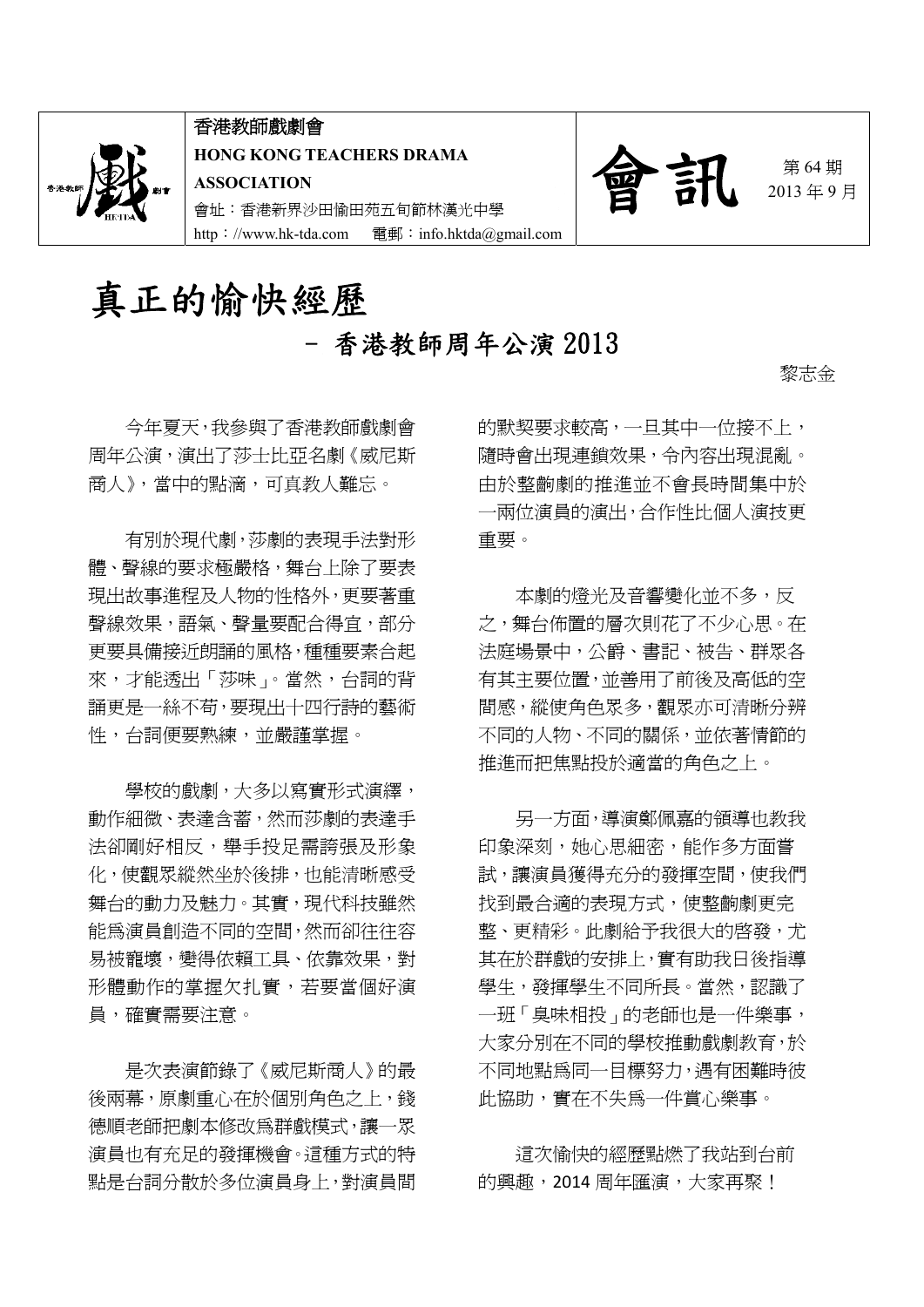# 可愛的戲劇教師們,加油!

## - 紐西蘭戲劇教育交流團後分享

江葉秀娟 – 本會創辦人

自從一九九七年離開香港後,一直沒 有跟香港教師戲劇會的老師們聯絡。直到 四年前回港省親時與錢 Sir, Apple 等人 見面,才知道他們已茁壯成長,擁有四百 多位會員老師,真的佩服他們的毅力。該 次聚會引發了這次紐西蘭戲劇交流之旅。

本來以為是輕而易舉之事,卻遇到一 些挫折。原先答應願意接待老師的學校因 為與期考撞期,負責老師往海外學習而婉 拒了我們。那時教師戲劇會已經展開宣 傳,無後退之餘地,我只好來一個漁翁撒 網,寄出了多封電郵到不同學校尋求協 助。終於收到三間不同類型學校的回應, 心頭大石才可以放下。

以為可以委託一間旅行社代辦交通 安排、旅遊參觀等事宜,讓我想不到的 是,他們都是獅子大開口,收費遠超我們 的預算,因此我接受挑戰,自告奮勇地自 薦為此次交流團安排交通膳食觀光等。回 想起來,真的有點不自量力,因為我對旅 遊這一行沒有認識,單是要找那一間旅遊 車公司已經是一門學問、一個冒險,我怎 可保證那是一間可以信賴的機構呢?沒 辦法,只有憑信心而行,結果為我們服務 的旅遊車公司不但守時守信,並且態度良 好,服務一流。這超乎我的想像,在這要 宣揚紐西蘭此地的優良傳統,就是服務行 業不拿小費,所以我們不用給司機小費, 卻得到他們親切的服務,這是紐西蘭人的 驕傲。

當我第一天到酒店迎接交流團的成 員時,有點失望,因為很多老朋友也沒有 參加,除了錢 Sir 外,其他都是年輕的老 師,都是陌生的面孔,不過很快我就被他 們開朗熱情的性格吸引了。他們真的很可 愛,特別是用膳的時候,他們享受平凡的 食物時也歡天喜地,實在難得。因為很多 香港人對「食」都很講究,而他們不但沒 有挑剔,卻不斷讚好,真的要謝謝他們的 善意。

當我們參觀Howick Historical Village 時,老師們活潑坦率的表現譲那招待我們 的洋人女士留下深刻的印象。「我的媳婦 是念戲劇的,她的性格就跟這羣戲劇老師 一樣。我認為愛戲劇的人都是平易近人的 好人。」當老師們到處參觀時,那位女士 與我聊天,這是她對老師們的評價。跟著 大家學造牛油,一面造一面唱遊,本是小 孩子的玩意,老師們卻認真地參與,站在 旁邊觀看的我為他們的學生感到高興,因 為他們有這麼全心全意投入每一件事的 好老師。

我沒有與老師們參觀學校,只有一次 參加他們觀課後的討論,老師們都熱心發 問,過了時間都不想離開,他們真的很用 功。「讀數學的人不一定要做數學家,讀 科學的也不一定是科學家,所以為什麼謮 戲劇就一定要做演員?學戲劇對學生是 很有用的,他們可以學到與人溝通的技 巧,增加表達能力,培養分析能力...... 那位學校的老師向我們發表她的感想。我 從心中佩服她,讚賞她。其實這也是當年 我們開始學校戲劇節的理念。努力吧!可 愛的戲劇老師們,用你們的熱誠去培育下 一代!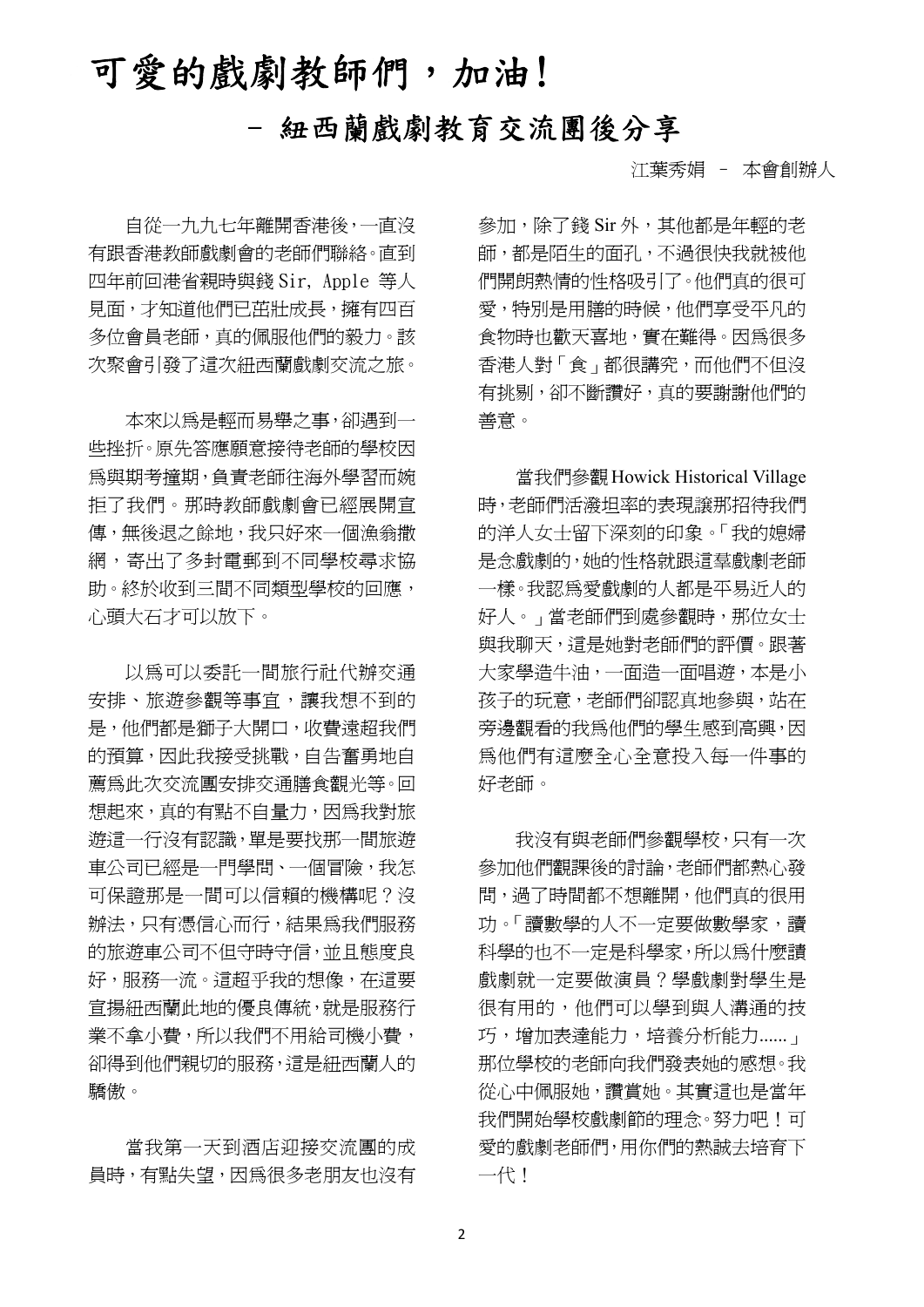# **New Zealand Drama Education Study Tour 2013**

Clara Ho

# **Overview – education system of New Zealand**

#### **Division of learning stages**

| <b>Stage</b>       | Level                     | Age            |
|--------------------|---------------------------|----------------|
| Primary            | Years $1 - 6$             | Aged $5 - 11$  |
| Intermediate       | Years $7 - 8$             | Aged $12 - 13$ |
| Secondary (junior) | Years $9-10$              | Aged $14-15$   |
| Secondary (senior) | Year 11 (NCEA* Level 1)   | Aged 16        |
|                    | Year 12 (NCEA Level 2)    | Aged 17        |
|                    | Year 13 (NCEA Level 3)    | Aged 18        |
|                    | NECA Scholarship Level ** |                |

\*NCEA: National Certificate of Educational Achievement, the main secondary school qualifications offered in New Zealand.

\*\* About 3% of Year 13 drama students (i.e. 2000 students) attempt this level. Lessons take part outside class time. This adds a bonus to students in their university admission.

#### **Terms**

There are 4 terms within one school year. Take 2013 as an example.

| Term                                                | Term 2 | Term 3                      | Term 4           |
|-----------------------------------------------------|--------|-----------------------------|------------------|
| late Jan – mid- Apr $\parallel$ early May –mid-July |        | $\vert$ late Jul – late Sep | mid-Oct –mid-Dec |

#### **Credit system and Assessment**

Every subject carries some credits at each level. Each student must obtain certain credits from a subject so as to proceed to a higher level. Students' achievements are endorsed with 'achieved', 'merit' and 'distinction' on their report cards.

#### **Drama Teacher Qualification**

- 1. Must first obtain a bachelor degree from a recognized university, followed by a one-year post-graduate teacher training course. Successful candidates are then eligible to become registered teachers.
- 2. Formal drama training is not required for drama teachers.
- 3. Drama experience is an asset. Mr Graeme Foster from Elim Christian College, for example, was a clown before he started teaching English. Some teachers got their doctorate degree in drama. For those who have no or little drama experience, either they attend the in-service programmes, or they learn from their colleagues.
- 4. Some institutes offer in-service training programmes for teachers, e.g. Auckland University and local theatre companies.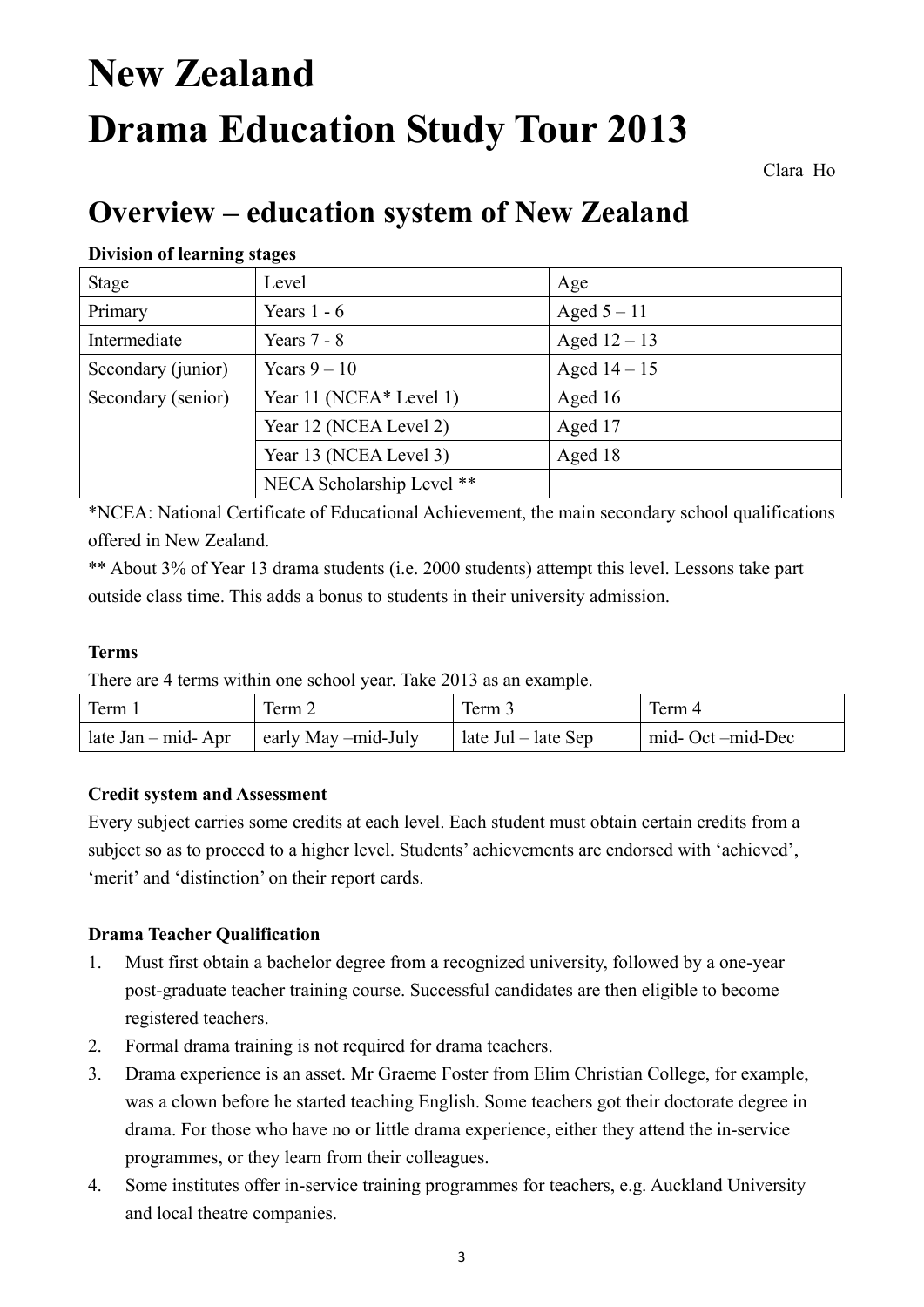#### **Drama curriculum**

- 1. A framework is described in details for Levels 1 8 (i.e., primary and intermediate levels) and NCEA levels 1-3. (Is there anywhere the curriculum for Levels  $9 - 10$  can be found?)
- 2. Reference and resources for teachers and students, as well as external examination past papers and marking criteria are easily accessible online.

# **School Visit**

#### **Elim Christian College** – a public secondary school with a strong Christian background.

#### *Implementation*

- Year 9 compulsory
- Year 10 –optional. It is one of the options under 'Arts' stream. In each term, students are required to choose two subjects from Art, Design Art, Drama, Graphics and Music.
- NECA Levels 1-3 not offered, due to limited resources
- Drama is integrated into other subjects like English, Social Studies.

#### *Length of lesson*

- Year 9: 3 lessons per week.
- Year 10: 4 lessons per week.
- 40 50 minutes per lesson. Double lessons are only available for scripted drama work and clowning, because the students need more time to make their masks.

#### *Class size*

Varies from classes to classes. There are 20 students in the clowning class, while the other classes may have as many as 32 students

#### *Assessment* (Year 9 drama)

- At the end of the year, the students work in groups and are required to complete a task. Self-assessment and peer assessment are available.
- Throughout the term, the students are required to write their reflection on their drama journal, e.g. suggest how to modify a scene. They stick the course outline on the front page of the journal so that they know what to learn and how well they have learnt. The teacher will read through their work and give comments.

#### *Extended Activity*

- Drama Club 60 members at present. They run a performance every year. It is an integration of drama, dance and music. The school may also ask them to present a drama piece for promotion purpose.
- The school also receives a grant from the government to hire a drama-dance teacher to conduct workshops at lunch time.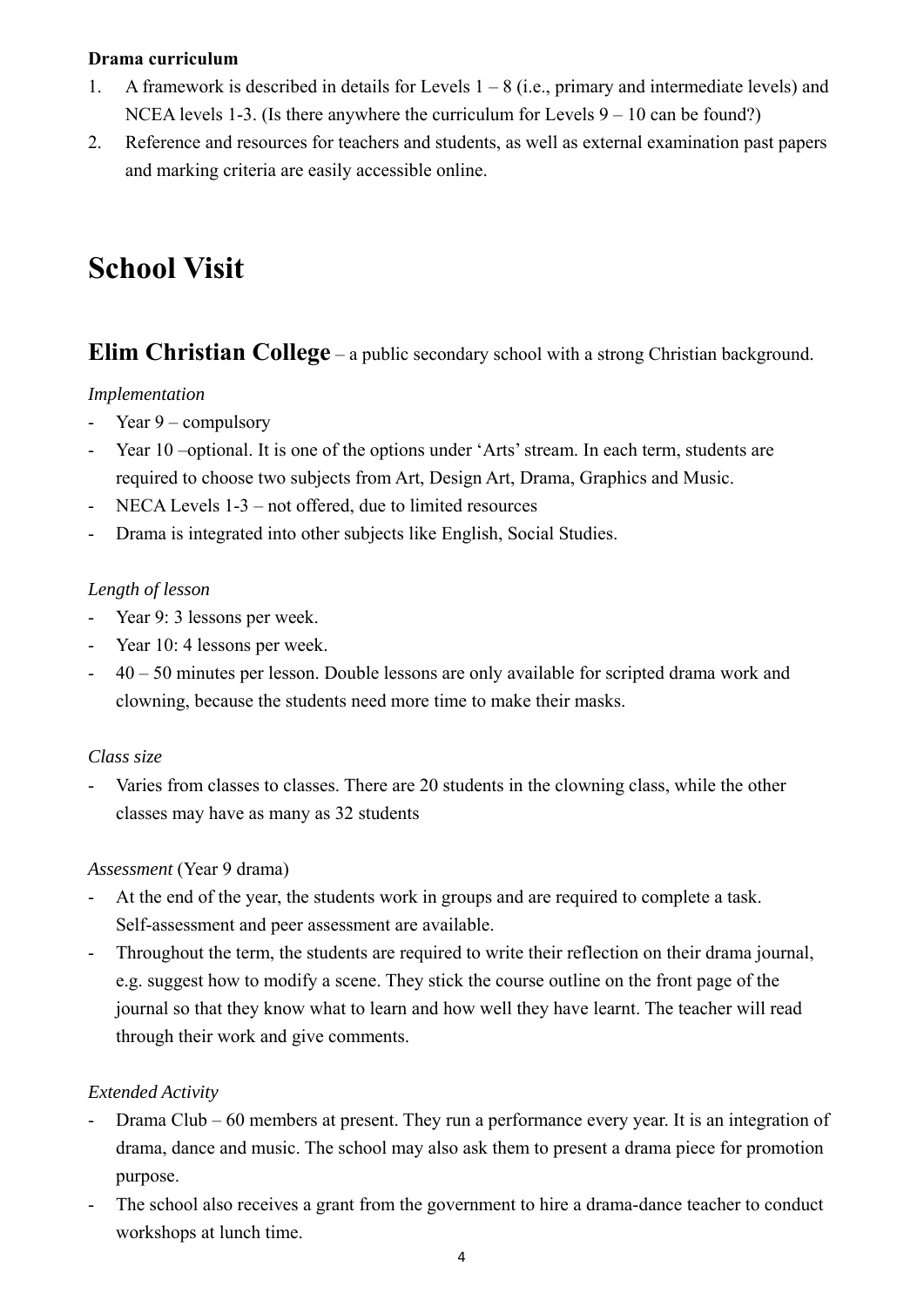- Due to limited budget, there is no elaborate costume, backdrop etc. Certain amount of income is generated from ticket sale, in the hope of making a break-even.

Human Resources

1 Full time drama teacher  $+$  1 English teacher

#### **Mt Albert Grammar School** – a public secondary school and is one of the most

multi-cultural schools in New Zealand.

#### *Implementation*

- Offer at all levels, from Level 9 to NECA Level 3
- Level 9: students are selected for the course
- Level 10: students may start from this level. Must make application.
- NECA Level 1: students must have completed Level 10 and attained 'Achieved' grade. Subjected to the approval by the Head of the Drama Department. Otherwise they must make their application and attend a selection interview by the Drama Department.
- The curriculum includes a wide spectrum of performing art form and elements like Peking opera. Maori culture and plays from Tonga are also included.

#### *Length of lesson*

- 5 lesson per week. Each lesson lasts for 1 hour.

#### *Assessment*

NECA Levels 1 -3: 3 internal + 2 external (performances will be video-taped and sent to Wellington for moderation.)

#### *Extended Activity*

- NECA Level 3: an open performance, as part of assessment
- Theatre Sports
- Inter-school competition: 5 schools meet at Mt Albert Grammar School from 7 pm to 9 pm
- Shakespeare competition: lasts for three days. Takes place in Wellington. Winner of this competition will be awarded with a study trip to the Globe Theater, U.K.

#### *Human Resources*

- 1 full-time drama teacher (PhD in inter-cultural drama)+ 1 full-time English teacher

#### **Pakuranga College** - Renowned of its extra resources spent on performing arts.

#### *Implementation*

- Years 9 and 10: Students can choose two subjects from the Arts Faculty for half a year, and another two from the same faculty for another half year.
- NECA Levels 1 and 2: open to all. No prerequisite is required. Students having no drama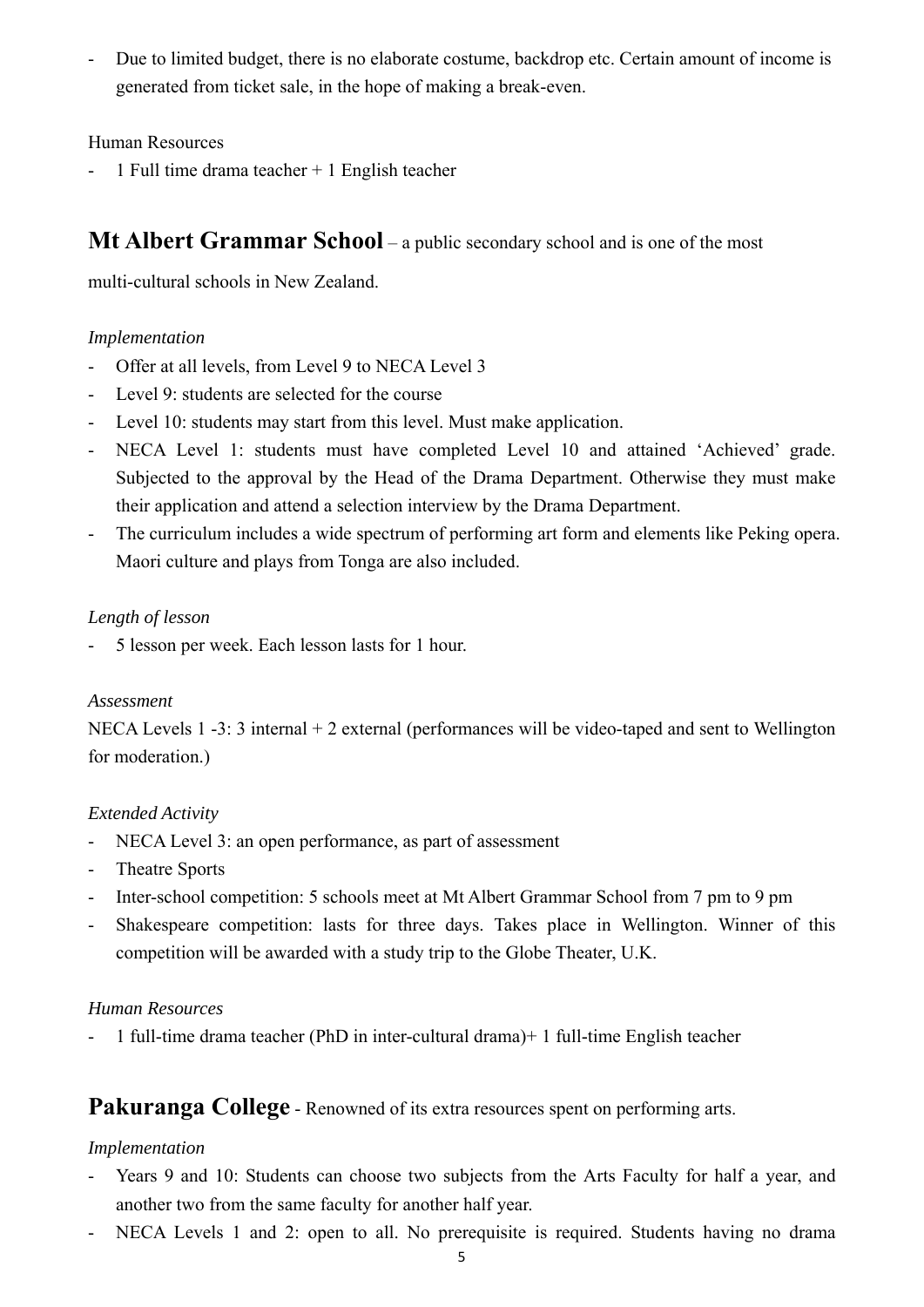background can also sign up for Year 10 and NECA Levels 1 and 2 drama classes.

#### *Length of lesson*

- NECA Levels 1 3: 5 lessons per week (ie. Students have drama lesson every day).
- For NECA Level 3 students, they have only 4 weeks of class in Term 4. For the rest of that term, they have to prepare for the external examinations.

#### *Class size*

- Varies from  $15 - 30$ .

#### *Assessment*

- NECA Level 3 students who participate in the school production are required to complete a portfolio. They need to explain what and why certain drama elements are used. Analysis on acting skills is included.
- Public performance: worksheets are given out.

#### *Extended Activity*

- Theatre Sports as ECA.
- School Production: inter-disciplinary work in Arts Faculty. Funded by the school while tickets are sold to the public.

#### *Human Resources*

- 2 full-time teachers + 1 part-time teacher.

### **Blockhouse Bay Primary School**

#### *Implementation*

- Years  $1 6$  (primary): once every three weeks. In short there are about 2 to 3 drama lessons in one term.
- Years  $7 8$  (intermediate): 8 hours each year.

#### *Length of lesson*

- 1 hour

#### *Class size*

Varies from  $20 - 30$ .

#### *Assessment*

- No formal assessment on drama learning. Instead, form teacher of each class jots down their students' progress in behaviour.

#### *Extended Activity*

- Each class has to produce a short performance on the topic 'fairy tales'.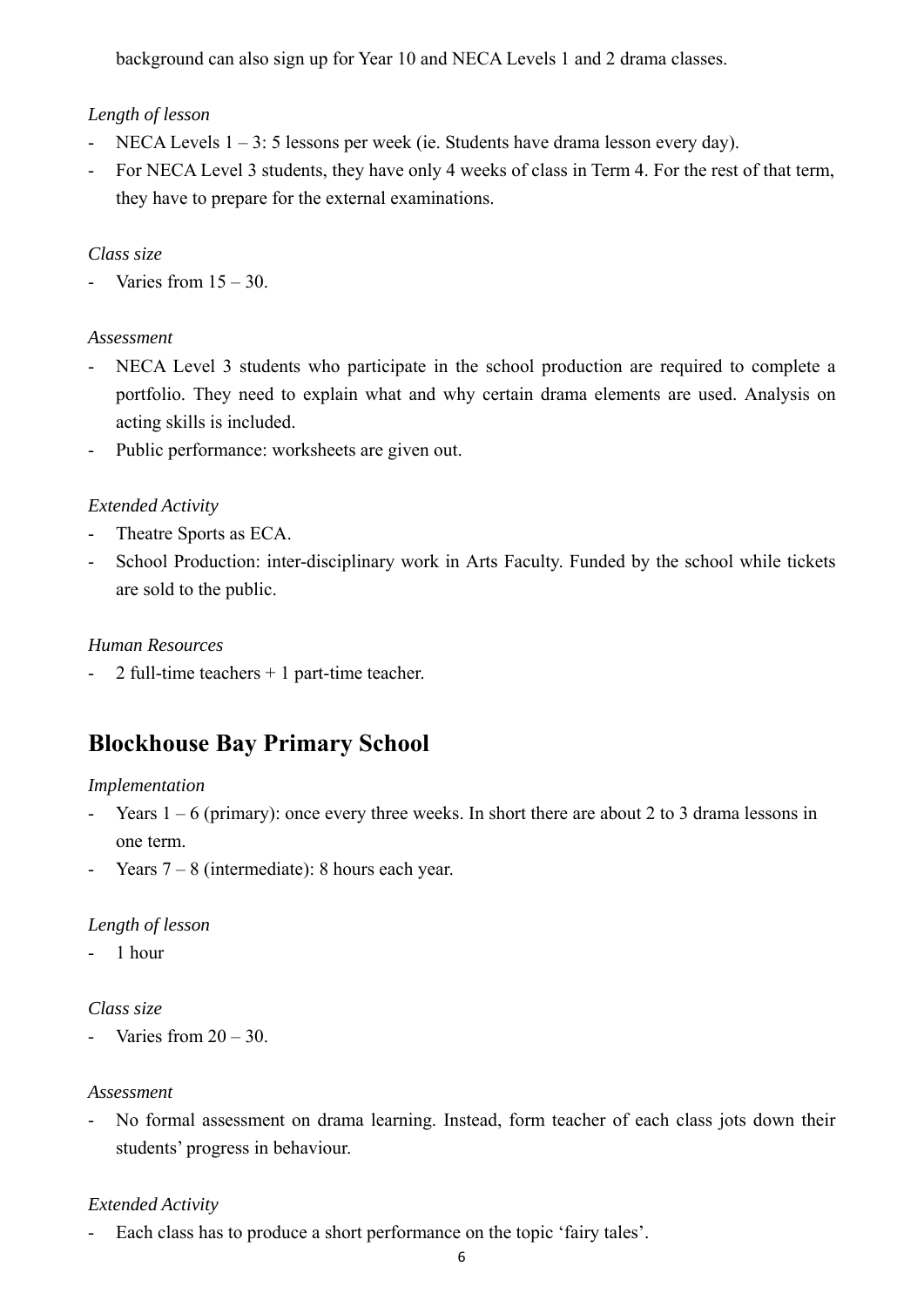#### *Human Resources*

- One teacher does drama to all classes. Other teachers also integrate drama in their daily teaching too.
- Curriculum in a primary school is completely school-based. In other words, it is the discretion of the principal and the school teachers to decide whether to offer drama or other performing arts as a subject.
- Form teachers stay with their class throughout the day. They are responsible for teaching various subjects to their class, e.g. English and Mathematics. When their students are having drama and music, they become observers and pay attention to the students' behaviour.

## **Drama in community**

Applied Theatre Consultants Ltd

- 4 full-time staff  $+9$  part-time staff
- Other than school programmes, it also run drama workshops for the kids and young people as after school activities.

Example: A school tour programme on family violence

- Funded by the Children, Youth and Family Department and therefore free of charge to schools.
- Target: Levels  $7 9$  students (aged  $11 13$ )
- 2 artists team up in school tours. It begins with a  $10 15$  minutes performance. Then they work separately in two classes for the rest of the morning (from 8:30 am to lunch time). On the next day they go to another two classes and start all over again. This is to make sure that every class participates in this programme. Better involvement, they believe, can be attained if the participants come from the same class.
- Class size: varies from  $20 30 +$ .
- Uses drama conventions like hot-seating, diary writing etc.
- More than 18,000 students have joined this project. They felt secured working in the fictional world of drama, so that they felt comfortable to write to their teachers what they have experienced and how to solve their own problems.
- They track the children for 6 months and research on the changes they have taken place. The police, social workers and school teachers, however, take up most of the follow-up work.
- The funding bodies will also attend these programmes every two years to make their review with the company.

Remark: Another version of this programme is devised for the adults. It is conducted in the afternoon. Forum theatre is employed.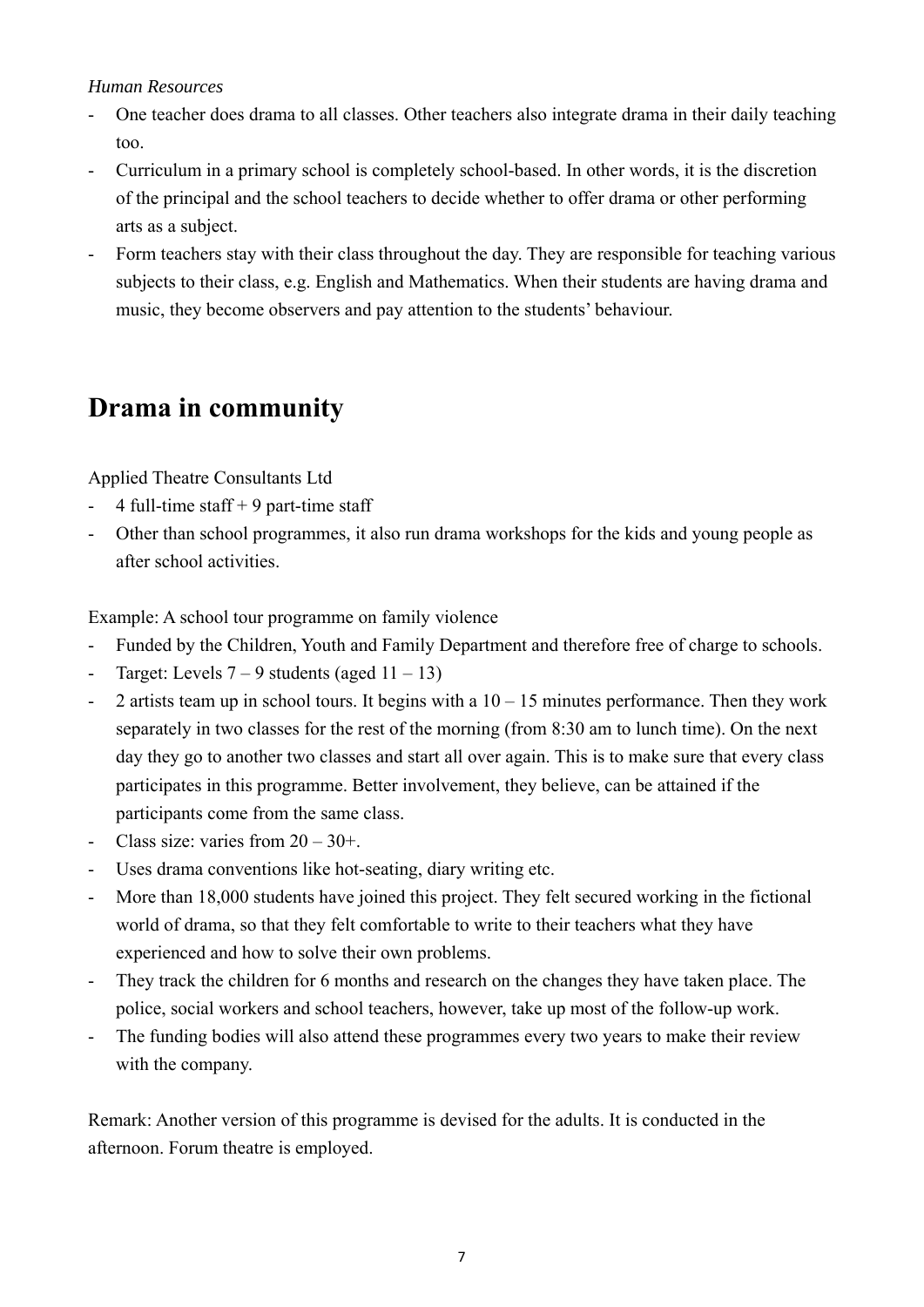# **Ackland University**

We visited Peter O'Connor. Below are his words on drama education

The power of drama lies on:

- $\rightarrow$  making meaning out of the imaginary world
- $\rightarrow$  gaining control and power of the world we are living in
- $\rightarrow$  Healing the community, bringing people together and making changes

Drama education, thus, works for training actors *for the world*, not for the stage. It changes power relations in the classroom as teachers are no longer the single source of knowledge.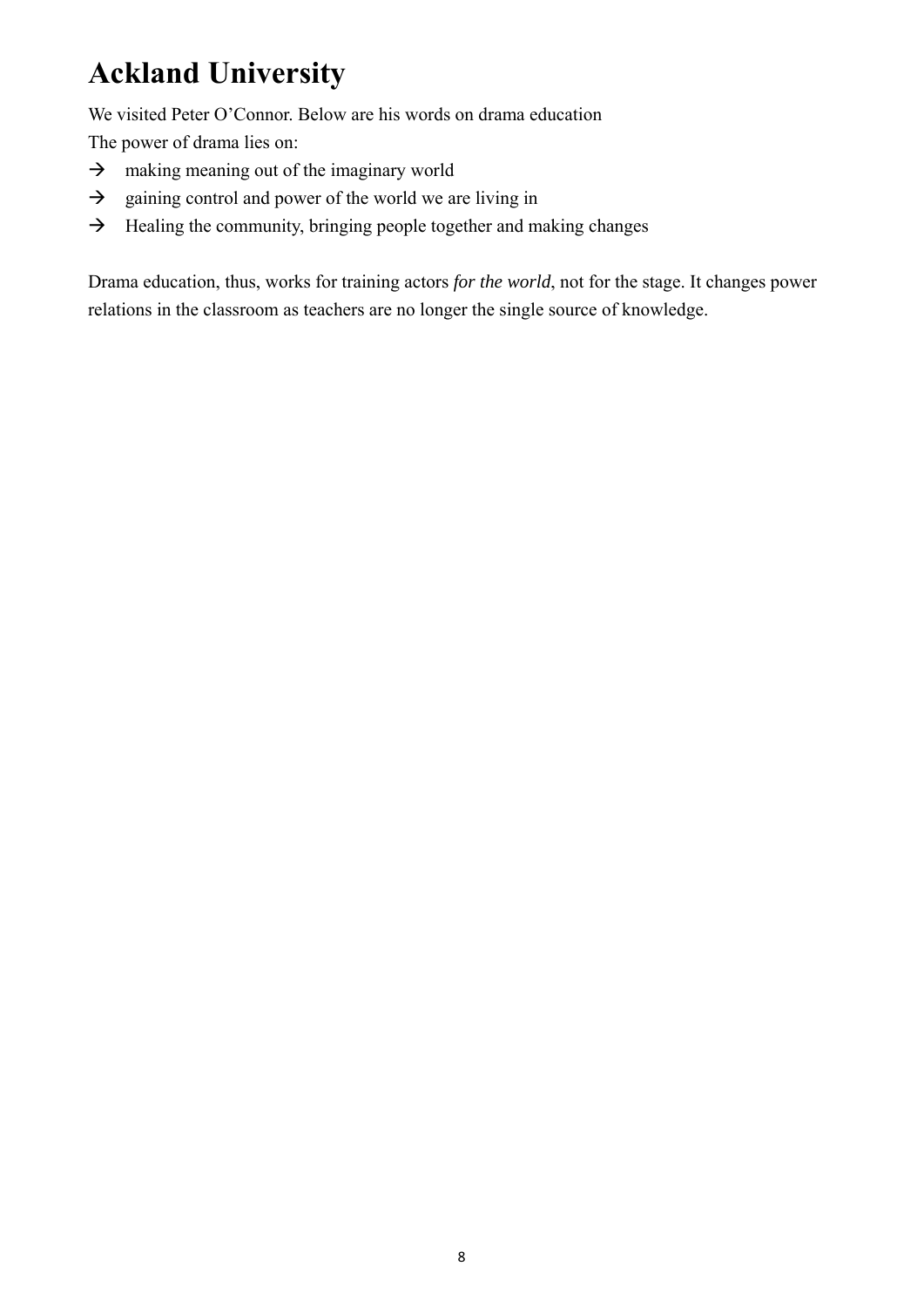# 心的關懷音樂劇場 - 上司愛竊聽

本會於 2013年10月間,參與了《心的關懷音樂劇場——上司愛竊聽》的製作。該劇於 10 月 10-13 日假牛池灣文娛中心劇院演出七場,由心的關懷製作統籌,觀塘劇團主辦。

### 故事大綱

「竊聽」這兩個字很敏感,令人想起網 絡竊聽,當你甚麼秘密都給人知道,可會毛 骨悚然!但今次音樂劇《上司愛竊聽》,講的 卻是一件溫馨而可愛的事。

故事描述一位原本只看重工作和業績的 女主管 Cherry,事業如日方中。作為上司, 她 首要關心是員工的營業額,對能成功售樓的 員工多加讚賞,對表現未如理想的員工則不 留情面地斥責。

不幸的事發生在她身上。她視力日衰, 在恐慌中,竟聽到別人的心聲。從人家的心 話中,她得知別人的問題,更得知自己的問 題。她的病叫她停下來,思考生命中各樣人 和事的優次,學懂關心別人。

這世界很冷漠,香港社會的世態人情也 如紙般薄,「樂城院牧事工」十多年來不遺餘 力地推動「心的關懷」義工運動,培訓了數 以千計具備愛心和敏銳觸覺的義工,積極參 與探病工作。

藉著《上司愛竊聽》這齣音樂劇,盼能 喚起社會大眾更加關心身邊人,有了解別人 心聲的敏銳觸覺。

### 製作人員/主要演員

- 編導 青麗萍 錢德順
- 監製 呂志剛
- 音樂總監 陳亦俊
- 舞台設計 余振球
- 燈光設計 陳焯威
- 客串演出 鄭以心牧師 吳振智牧師 梁永善牧師 陳黔開牧師 蘇永強牧師
- 特激演員 裕 美 周永恆
- 主要演員 萬斯敏 劉浩翔 張滿源 黃翠儀 鄭佩嘉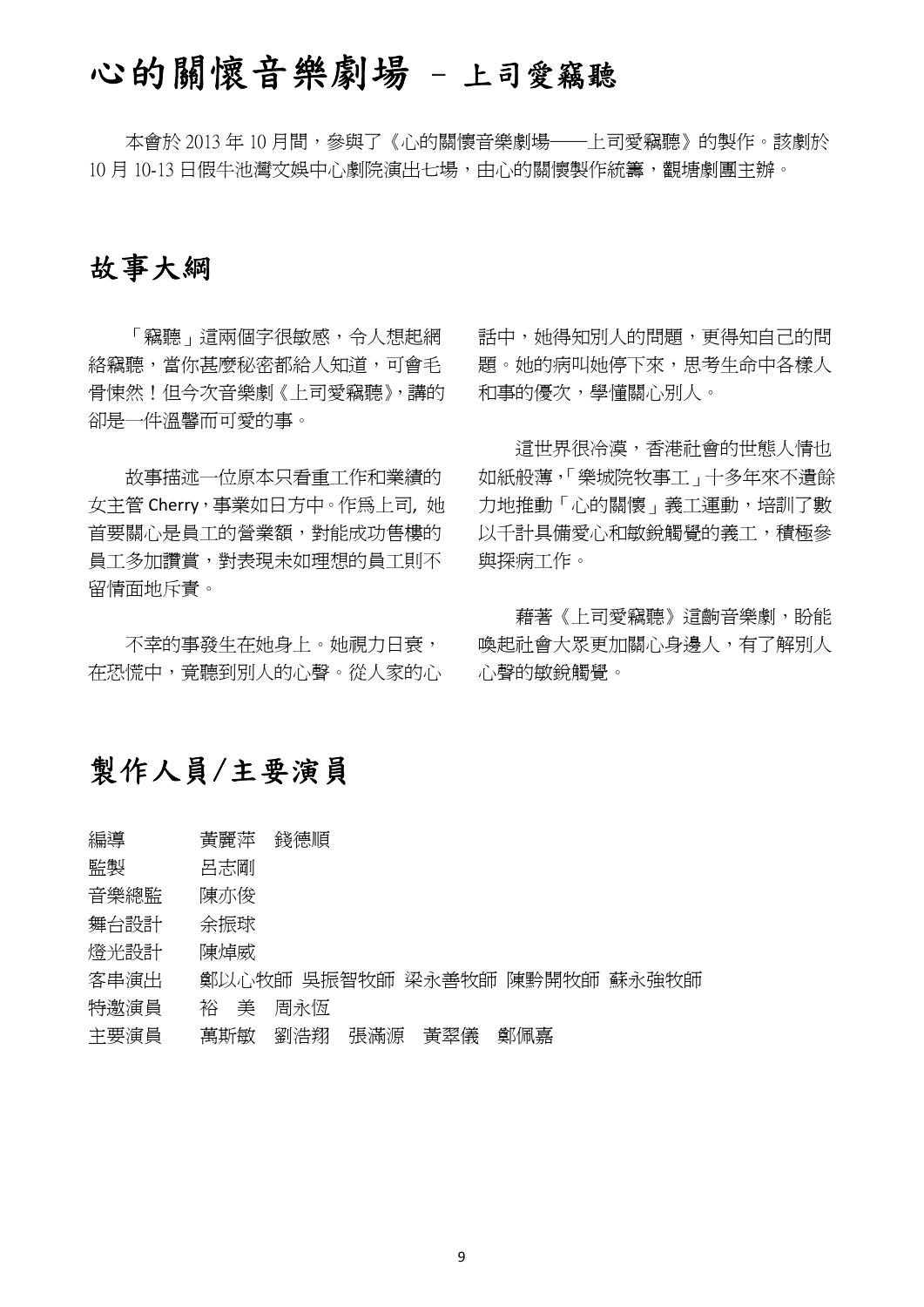

# 香港創意戲劇節 2014

一年一度的「香港創意戲劇節」即將舉行,本年度「香港創意戲劇節」將以「健康生活」 為主題,各項活動詳情如下:

#### **1.** 香港創意戲劇 **2014──**培訓工作坊

為使教師和學生對創意戲劇有更深入的了解,大會於2014年2月22日(星期六),假香港浸會大 學(地點待定),為教師和學生舉辦三小時的培訓工作坊,每名教師和學生須繳付50元的行政 費用。參與培訓工作坊並非參與匯演的必然條件,學校可因應自身情況決定是否參與。名額 有限,先到先得。

#### **2.** 香港創意戲劇節 **2014──**匯演

| 日期     | 2014年4月13日 (星期日)                |
|--------|---------------------------------|
| 地點     | 香港浸會大學(地點待定)                    |
| 組別     | 小學組、初中組、高中組、大專組                 |
| 每隊人數   | 2-4 $\lambda$                   |
| 隊伍數目   | 小學的每校參與隊數上限爲4隊,初中、高中的上限爲3隊,大專隊  |
|        | 伍不設上限                           |
| 主題     | 健康生活 (各隊於準備時間開始時,方會獲悉題目的詳細內容)   |
| 準備時間   | 15分鐘,各隊於大會安排房間內自行準備,導師或老師須留在觀眾席 |
| 演出時間上限 | 小學組2分鐘、初中組3分鐘、高中組3分鐘、大專組5分鐘     |
| 可用材料   | 大會提供一桌兩椅,參與同學不得自行攜帶其他材料         |

「香港創意戲劇節」演出當日,各隊伍須就大會主題,作即興短劇演出,詳情如下:

獎狀與評審:大會將邀請專家作評審,演出優異的隊伍將獲頒發「優異獎狀」、「傑出獎狀」 和「榮譽獎狀」,以作鼓勵。

#### **3.** 香港創意戲劇**2014──**優勝演出暨頒獎禮

頒獎禮將於 2014 年 5 月 24 日(星期六)於香港浸會大學舉行。大會評審將在「香港創意戲 劇節」各組別中,推薦優勝隊伍作優勝演出,以促進交流。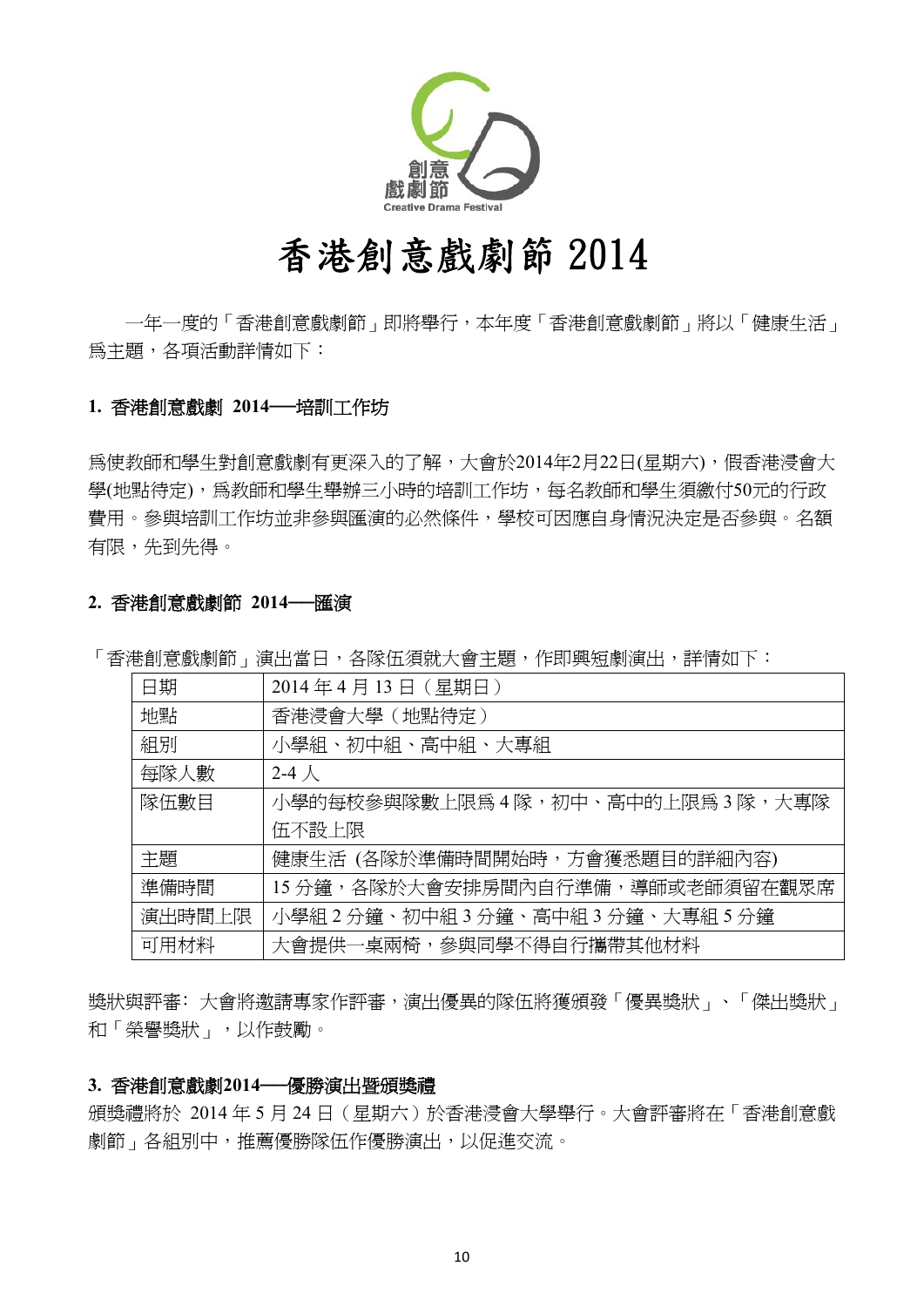#### **4.** 報名費

參與匯演的小學、初中及高中隊伍,每隊繳付報名費\$200,大專隊伍則不設收費。所有已繳 費用,不論任何原因(如教育局宣佈停課、私人理由、染病、學校活動等),一律不獲退還。

#### **5.** 報名辦法

填妥後頁報名表格,以支票乙張支付所有費用(支票抬頭為:香港教師戲劇會有限公司), 於 **2013**年**11**月**30**日**(**星期六**)** 或以前,郵寄至以下地址︰

九龍塘浸會大學道15號 香港浸會大學 教學及行政大樓8樓803室 全人教育教與學中心 (\* 封面請註明「香港創意戲劇節2014」)

來件須附上:

- (i) 已填妥的報名表;
- (ii) 支票乙張,支付所有隊伍匯演報名費及培訓工作坊行政費;
- (iii) 足夠郵資的回郵信封乙個,信封面上請自行填妥回郵地址(以便寄回付款收據)。
- 註 1:一切郵遞錯誤,大會恕不負責。

註 2:倘逾報名截止日期 2013 年 11 月 30 日仍未繳費的隊伍,大會將不予處理。

## 創意戲劇節 2014 - 題目範例

採用以下事件為藍本,演出一齣創意劇,表達你們對「健康生活」的體驗或想法。你們可 以選用事件及人物的全部或局部內容,或加入自撰的情節或角色,對事件進行改寫、續寫 或補寫。

小學組

- 1. 香港小學生將課餘的大部份時間,花在網絡遊戲上,影響身體健康及學業成績,更影 響與家人的關係。
- 2. 現今的香港小學生大多缺乏運動,又在食物中吸取過多的營養,所以癡肥、過重等問 題日趨普遍,影響身體健康,並使自我形象低落。
- 3. 由於香港家庭爸媽寵愛孩子,不用子女做簡單的家務,如洗碗、掃地、摺衣服等,加 上傭工協助,小孩子更是衣來伸手、飯來張口,致令香港兒童沒有責任感,自理及抗 逆力均低。

中學組

- 4. 現今資訊科技發達,流行各式不同種類的社交網站,學生每多沉迷其中,缺乏與人溝 通的真實經驗,因而不懂與人相處的方法及技巧,易於家人及朋友出現磨擦,影響身 心發展。
- 5. 作息定時,睡眠充足,才能應付每天的活動。中學生課業繁重,學生又多課餘活動、 課後補習等,容易深夜才入睡,錯過了最佳的睡眠時間,導致思考力下降、警覺力減 低、免疫功能失調,影響身體健康。
- 6. 踏入青春期的中學生,無論男生女生,汗腺及油脂腺分泌均會增加,身體上容易出現。 難聞的汗臭味,臉上又容易長出暗瘡,影響到正常的社交生活,對心理發展造成不良 的影響。